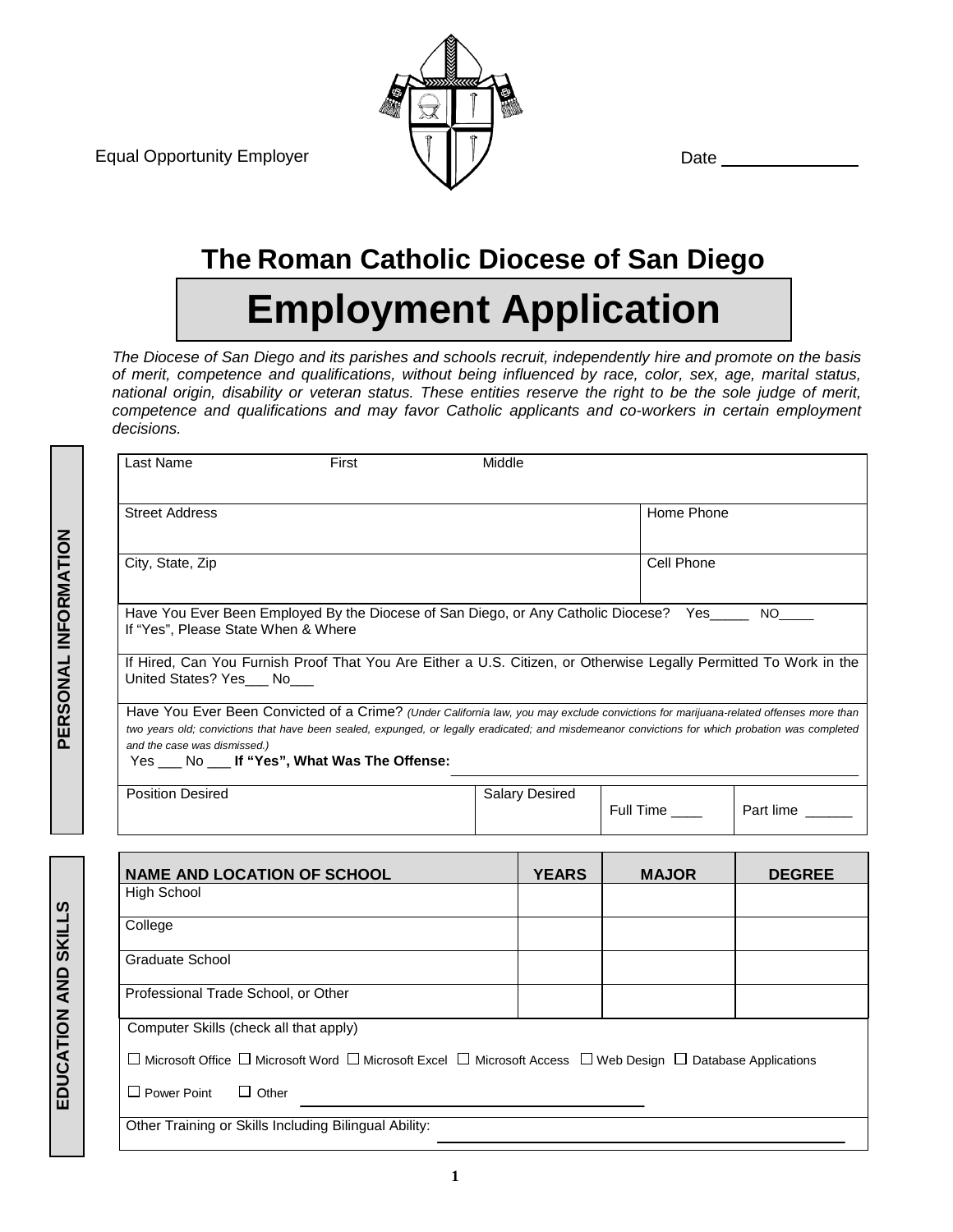#### **Please list all full time and part time positions which you have held starting with your present or most recent position. Account for and explain all periods of unemployment using space provided on page 3.**

| Company Name                                      | Dates Employed (Month and Year) |  |  |  |
|---------------------------------------------------|---------------------------------|--|--|--|
|                                                   | From<br>To                      |  |  |  |
| Address                                           | Telephone                       |  |  |  |
| Position/Title                                    | Salary<br>Full Time             |  |  |  |
|                                                   | Part lime                       |  |  |  |
| Supervisor Name                                   | Start<br>Last                   |  |  |  |
| Briefly Describe Your Duties and Responsibilities | Reason For Leaving              |  |  |  |
|                                                   | Supervisor Contact #            |  |  |  |
|                                                   | Is it okay to contact?          |  |  |  |
| Company Name                                      | Dates Employed (Month and Year) |  |  |  |
|                                                   | From<br>To                      |  |  |  |
| Address                                           | Telephone                       |  |  |  |
| Position/Title                                    | Salary<br>Full Time             |  |  |  |
| <b>Supervisor Name</b>                            | Part Time<br>Start<br>Last      |  |  |  |
| Briefly Describe Your Duties and Responsibilities | Reason For Leaving              |  |  |  |
|                                                   | Supervisor Contact #            |  |  |  |
|                                                   | Is it okay to contact?          |  |  |  |
| Company Name                                      | Dates Employed (Month and Year) |  |  |  |
|                                                   | From<br>To                      |  |  |  |
| Address                                           | Telephone                       |  |  |  |
| Position/Title                                    | Salary<br>Full Time             |  |  |  |
| <b>Supervisor Name</b>                            | Part Time                       |  |  |  |
|                                                   | Start<br>Last                   |  |  |  |
| Briefly Describe Your Duties and Responsibilities | Reason For Leaving              |  |  |  |
|                                                   | Supervisor Contact #            |  |  |  |
|                                                   | Is it okay to contact?          |  |  |  |

#### **Give the names of three professional references to whom you are not related**

| <b>Name</b> | <b>Address and Phone Number</b> | <b>Business</b> | <b>Years</b> |
|-------------|---------------------------------|-----------------|--------------|
|             |                                 |                 |              |
| 2.          |                                 |                 |              |
| 3.          |                                 |                 |              |

EMPLOYMENT INFORMATION **EMPLOYMENT INFORMATION**